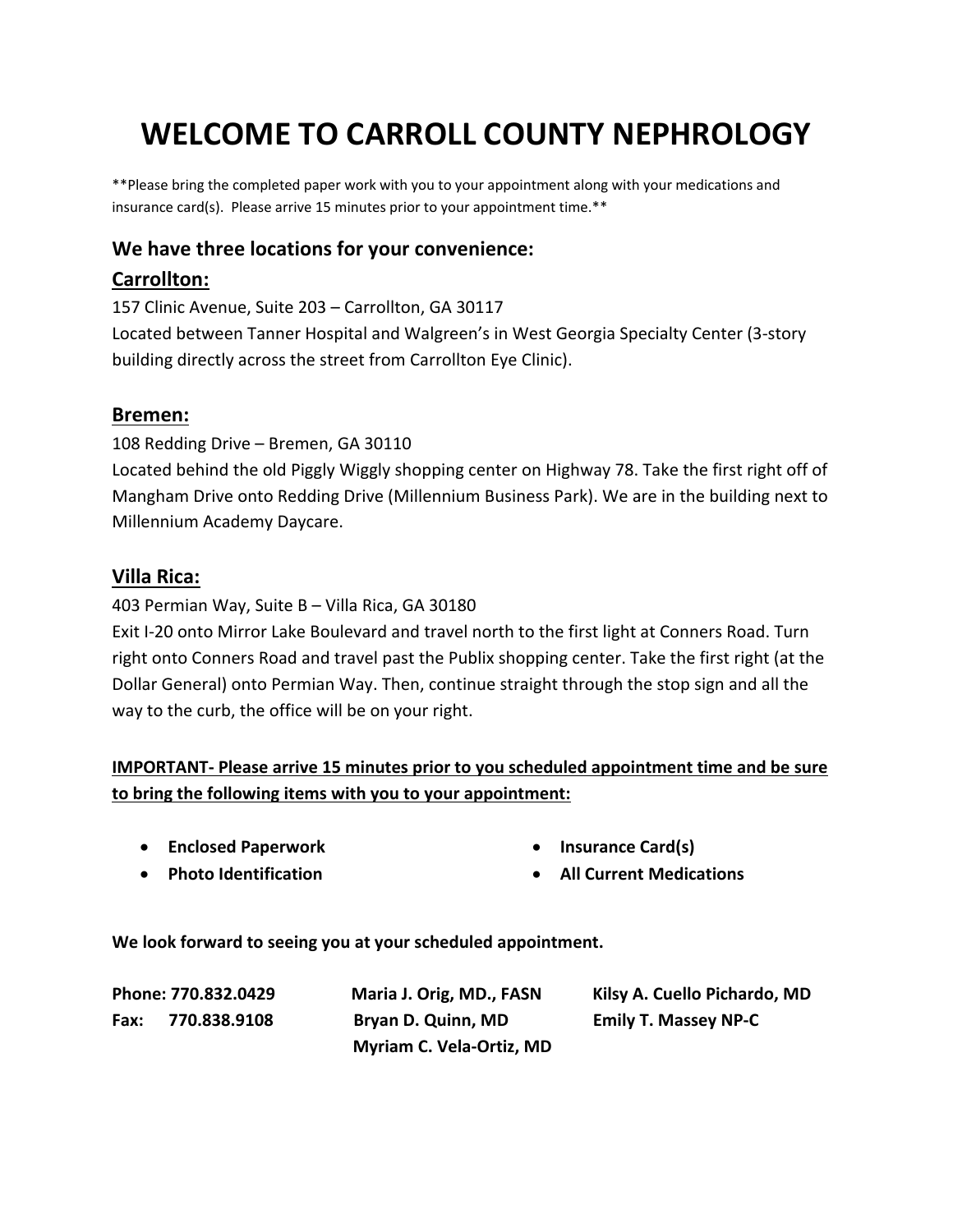# **Patient Demographics**

| Name:                                                                                                                                                                                                                         |                                                     |                              |                                                                                                                                                                                                                                |                                                                                                       |      |        |
|-------------------------------------------------------------------------------------------------------------------------------------------------------------------------------------------------------------------------------|-----------------------------------------------------|------------------------------|--------------------------------------------------------------------------------------------------------------------------------------------------------------------------------------------------------------------------------|-------------------------------------------------------------------------------------------------------|------|--------|
| <b>FIRST</b>                                                                                                                                                                                                                  |                                                     | MI                           | LAST                                                                                                                                                                                                                           |                                                                                                       |      |        |
| Date of Birth:                                                                                                                                                                                                                |                                                     |                              | SSN:                                                                                                                                                                                                                           |                                                                                                       |      |        |
| Marital Status: married                                                                                                                                                                                                       | single                                              | divorced widowed             |                                                                                                                                                                                                                                | Gender:                                                                                               | male | female |
|                                                                                                                                                                                                                               |                                                     |                              |                                                                                                                                                                                                                                |                                                                                                       |      |        |
|                                                                                                                                                                                                                               |                                                     |                              |                                                                                                                                                                                                                                | State: <u>Zip Code:</u> Zip Code:                                                                     |      |        |
| Home Phone:                                                                                                                                                                                                                   |                                                     |                              | Cell Phone:                                                                                                                                                                                                                    | <u> 1980 - Jan Barbarat, manazarta da kasas da shekara 1980 - Ang Barbarat ng Barbara ng Barbara</u>  |      |        |
|                                                                                                                                                                                                                               | Employer: Employer:                                 |                              |                                                                                                                                                                                                                                |                                                                                                       |      |        |
| Email Address:                                                                                                                                                                                                                |                                                     |                              |                                                                                                                                                                                                                                |                                                                                                       |      |        |
|                                                                                                                                                                                                                               |                                                     | <b>Responsible Party</b>     |                                                                                                                                                                                                                                |                                                                                                       |      |        |
| Name:                                                                                                                                                                                                                         |                                                     | Relationship to Patient:     |                                                                                                                                                                                                                                |                                                                                                       |      |        |
| Address (if different from above):                                                                                                                                                                                            |                                                     |                              |                                                                                                                                                                                                                                |                                                                                                       |      |        |
| City: City: City: City: City: City: City: City: City: City: City: City: City: City: City: City: City: City: City: City: City: City: City: City: City: City: City: City: City: City: City: City: City: City: City: City: City: |                                                     |                              | State: and the state of the state of the state of the state of the state of the state of the state of the state of the state of the state of the state of the state of the state of the state of the state of the state of the | Zip Code: National Code: National Code: National Code: National Code: National Code: National Code: N |      |        |
|                                                                                                                                                                                                                               |                                                     | <b>Insurance Information</b> |                                                                                                                                                                                                                                |                                                                                                       |      |        |
|                                                                                                                                                                                                                               | <b>Primary Insurance: Primary Insurance:</b><br>ID# |                              |                                                                                                                                                                                                                                |                                                                                                       |      |        |
| Name of Insured:                                                                                                                                                                                                              |                                                     | DOB:                         |                                                                                                                                                                                                                                | SSN:                                                                                                  |      |        |
|                                                                                                                                                                                                                               |                                                     |                              | ID#                                                                                                                                                                                                                            |                                                                                                       |      |        |
| Name of Insured:                                                                                                                                                                                                              |                                                     | DOB:                         |                                                                                                                                                                                                                                | SSN:                                                                                                  |      |        |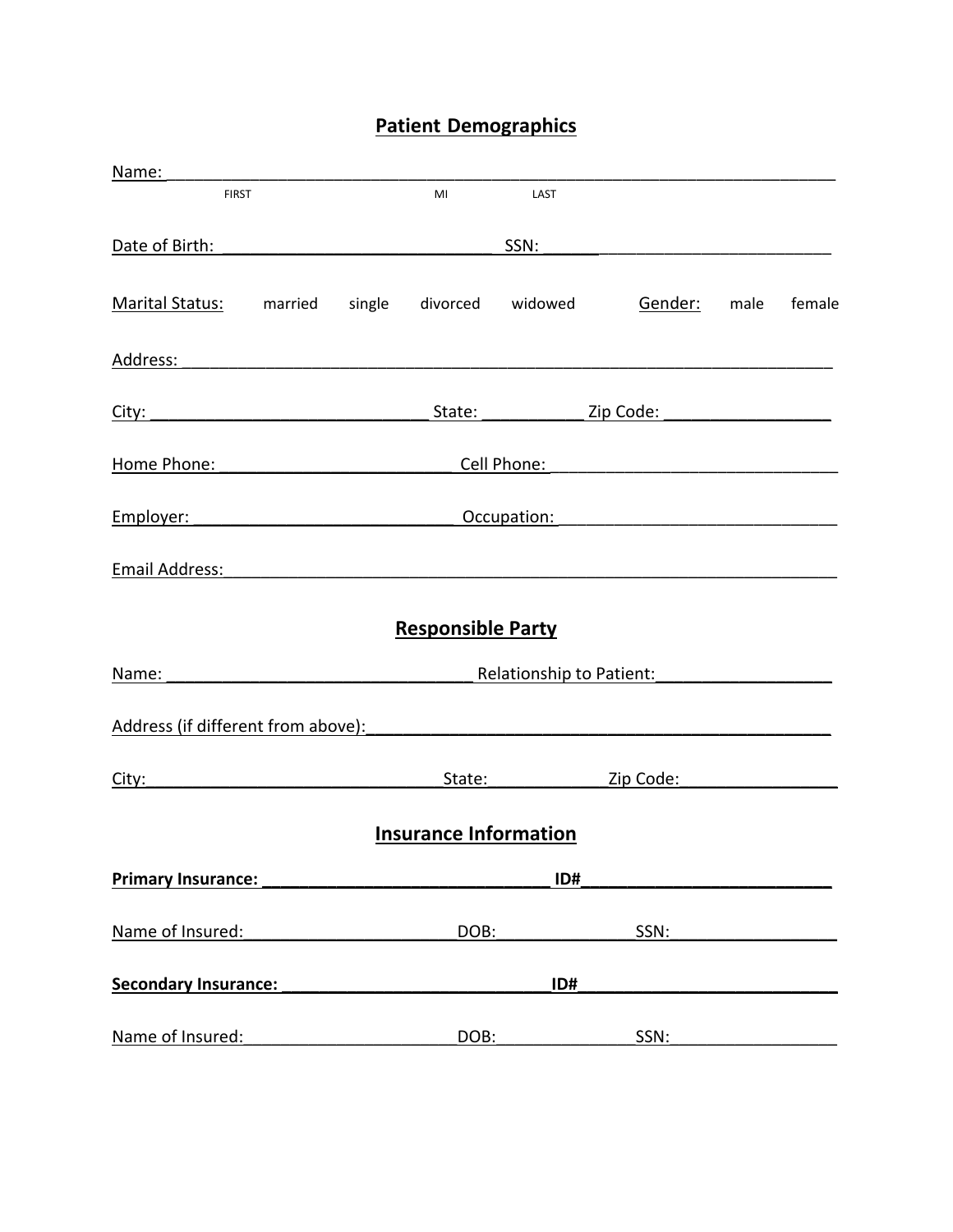# **Pharmacy Information**

| <b>Pharmacy Name:</b> |                          |  |
|-----------------------|--------------------------|--|
|                       |                          |  |
| Location (City):      | Phone:                   |  |
|                       |                          |  |
|                       |                          |  |
|                       | <b>Emergency Contact</b> |  |
|                       |                          |  |
|                       |                          |  |

Name: www.community.community.community.community.community.community.com

Relationship to Patient: The Phone:

### **Our Pledge Regarding Medical Information**

**We understand that medical information about you and your health is very personal. As such, our staff is committed to protect your medical information. We are required by law to provide insure that all medical information that identifies you is kept private. To comply with the proper use and disclosure of your medical information, please provide us with the names of the individuals involved in your care and/or with the payment of your care.**

| Name:                           |        |
|---------------------------------|--------|
| Relationship to patient:        | Phone: |
| Name:                           |        |
| <b>Relationship to Patient:</b> | Phone: |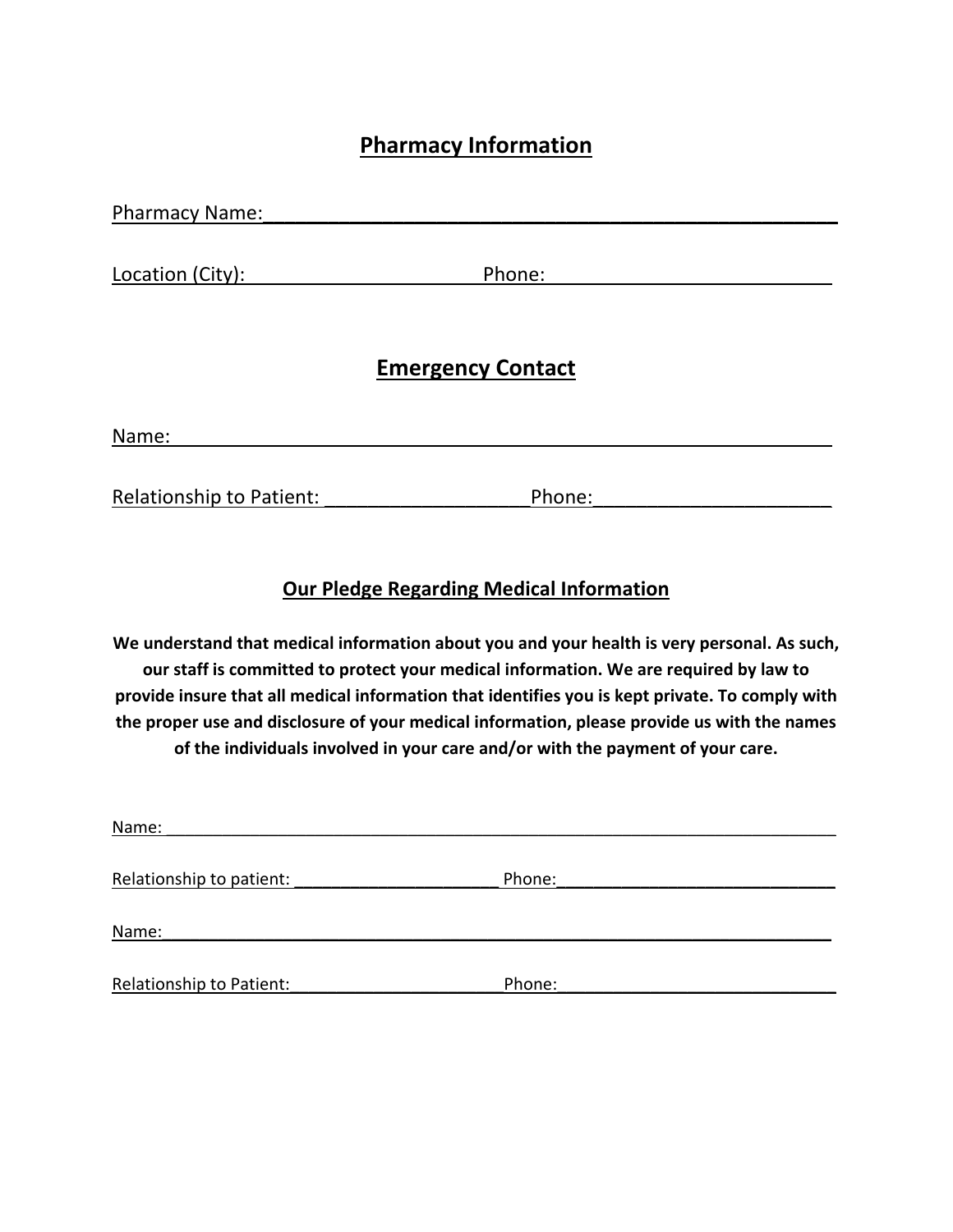#### **Authorization for Disclosure of Protected Health Information**

To the following person or class of persons: To any and all physicians, healthcare providers, healthcare facilities, or healthcare entities that provide or have provided health care services to the patient named below:

#### **Name: Contained a Contained A Contained A Contained A Contained A Contained A Contained A Contained A Contained A Contained A Contained A Contained A Contained A Contained A Contained A Contained A Contained A Contained**

Note – "You" refers to the person(s) to whom this authorization is directed. "I"/"Me" refers to the patient.

#### **Authorization**

You are hereby authorized to disclose my protected health information, whether oral, written or electronic, pertaining to my complete medical record, including, but not limited to:

- HIV and AIDS confidential information.
- Psychiatric and psychological information, drug, and alcohol abuse treatment information.

You are hereby authorized to disclose my protected health information, whether oral, written or electronic, pertaining to my complete medical record, including, but not limited to, to the following:

- Any physician, healthcare provider, or health care facility that has provided healthcare services to me.
- Any attorney at law representing such physician, healthcare provider, or healthcare facility.

You are hereby authorized to discuss my care and treatment with any attorney or representative of an insurance provider if I assert a claim against another physician, healthcare provider, healthcare facility, or healthcare entity.

I hereby authorize direct payment to Carroll County Nephrology, PC for medical benefits under the term of my insurance and the release of medical records to the indicated insurance company/companies for the purpose of proof of treatment, verification of coverage, and pre-certification.

This authorization expires in three (3) years after the date of execution shown below.

#### **Patient's Rights**

I understand that I do not have to sign this authorization to receive healthcare benefits (treatment, payment, or enrollment) from the person(s) to whom this authorization is directed. I may revoke this authorization in writing at any time. If I do so, it would not affect any actions already taken by someone in reliance on this authorization. I may not be able to revoke this authorization if its purpose was to obtain insurance coverage. If I wish to revoke this authorization, I shall do so by sending a letter to the person(s) to whom this authorization is directed. Once the healthcare provider discloses information, any person or organization that receives it may re-disclose it. Patient privacy laws may no longer protect that information. I must sign an authorization form to take part in a research study or to receive healthcare when the purpose is to create health information for a third party.

**\_\_\_\_\_\_\_\_\_\_\_\_\_\_\_\_\_\_\_\_\_\_\_\_\_\_\_\_\_\_\_\_\_\_\_\_\_\_\_\_\_\_\_\_\_\_\_\_\_\_\_ \_\_\_\_\_\_\_\_\_\_\_\_\_\_\_\_\_\_\_\_\_\_**

**\_\_\_\_\_\_\_\_\_\_\_\_\_\_\_\_\_\_\_\_\_\_\_\_\_\_\_\_\_\_\_\_\_\_\_\_\_\_\_\_\_\_\_\_\_\_\_\_\_\_ \_\_\_\_\_\_\_\_\_\_\_\_\_\_\_\_\_\_\_\_\_\_\_**

**Signature of Patient or Legally Authorized Individual Communisty Contracts** Date

Printed Name (if signed on behalf of patient) **Relationship (Parent, Guardian)**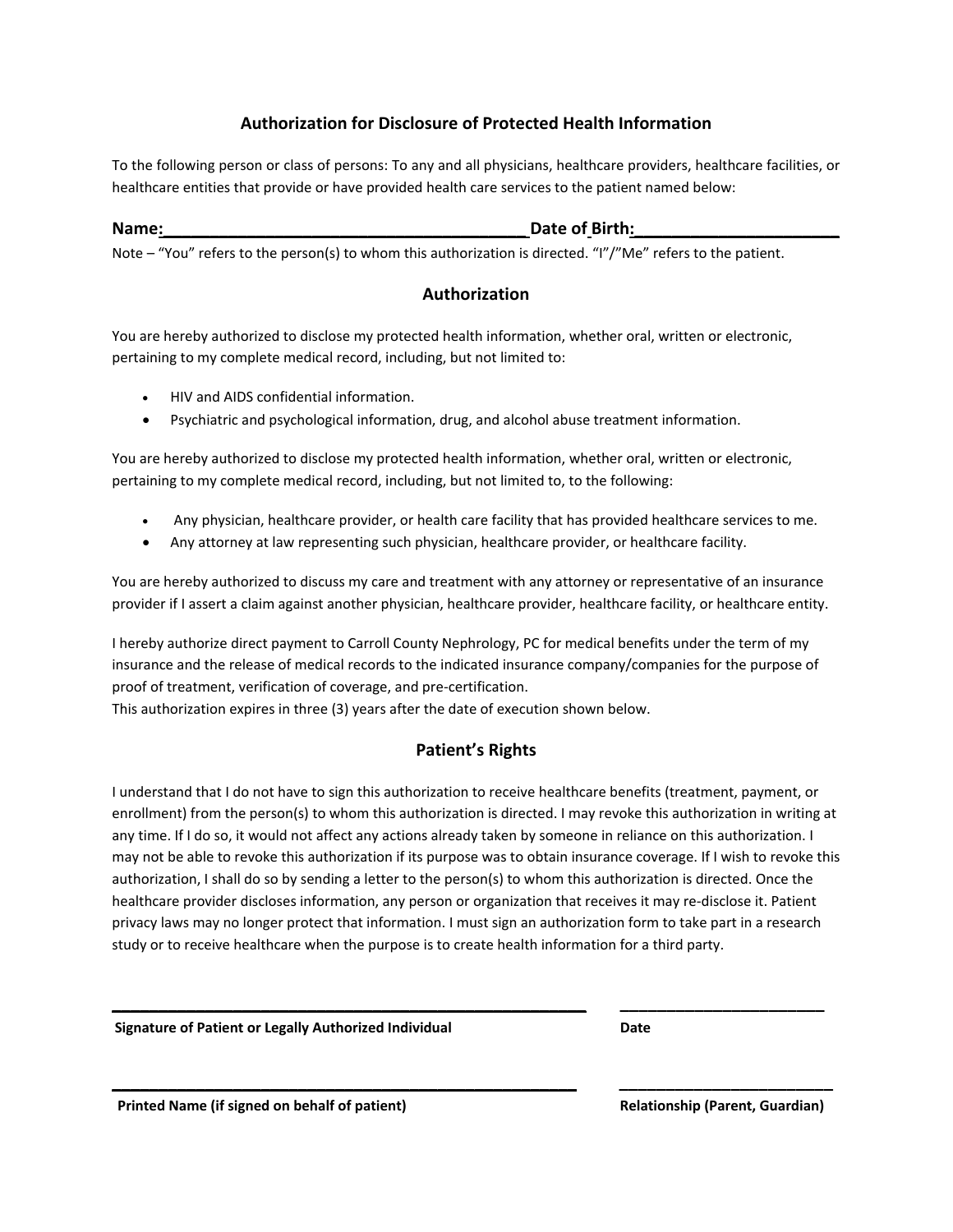## **Financial Policy**

**All co-pays are due at the time of service.** This includes the 20% coinsurance allowed by Medicare if you do not have a secondary insurance. If you have deductibles under your plan that applies to our visits, you are responsible for paying this in a timely manner. Please contact our billing department if payment arrangements are required.

**Carroll County Nephrology requires a 24-hour cancellation notice for all cancellations.** If no one is available when you call, please leave a detailed message with your name, date of birth, and appointment date/time. If appropriate notice is not given, there will be a \$25.00 charge.

**Please be aware that there is \$30.00 charge for returned checks (this is an automatic debit done by our bank).** Carroll County Nephrology accepts cash, check, money order, Visa, MasterCard, and American Express. We do not accept Discover.

**Carroll County Nephrology charges a \$15.00 administrative fee to patients requesting forms to be completed by the staff.** Examples: forms for disability, family medical leave, medical equipment, etc.) The patient is responsible for this fee.

**Please sign below to indicate that you have read and understand all of the above statements:**

**\_\_\_\_\_\_\_\_\_\_\_\_\_\_\_\_\_\_\_\_\_\_\_\_\_\_\_\_\_\_\_\_\_\_\_\_\_\_\_\_\_\_\_\_\_\_\_\_\_\_\_\_ \_\_\_\_\_\_\_\_\_\_\_\_\_\_\_\_\_\_\_\_\_** 

| Signature of Patient or Legally Authorized Individual | Date |
|-------------------------------------------------------|------|
|                                                       |      |

## **Self-Pay Policy**

**Our office bills at Medicare rates to patients without insurance coverage. If you do not have any form of insurance, we ask that you call our billing department when you receive this package. This will give our office time to inform you of the cost of the visit. If you DO have insurance coverage, it is NOT necessary for you to call our billing department ahead of time regarding this Self-Pay Policy. Payment in full is expected at time of service. You can contact our billing department by dialing (770) 832-0429, extension 5.**